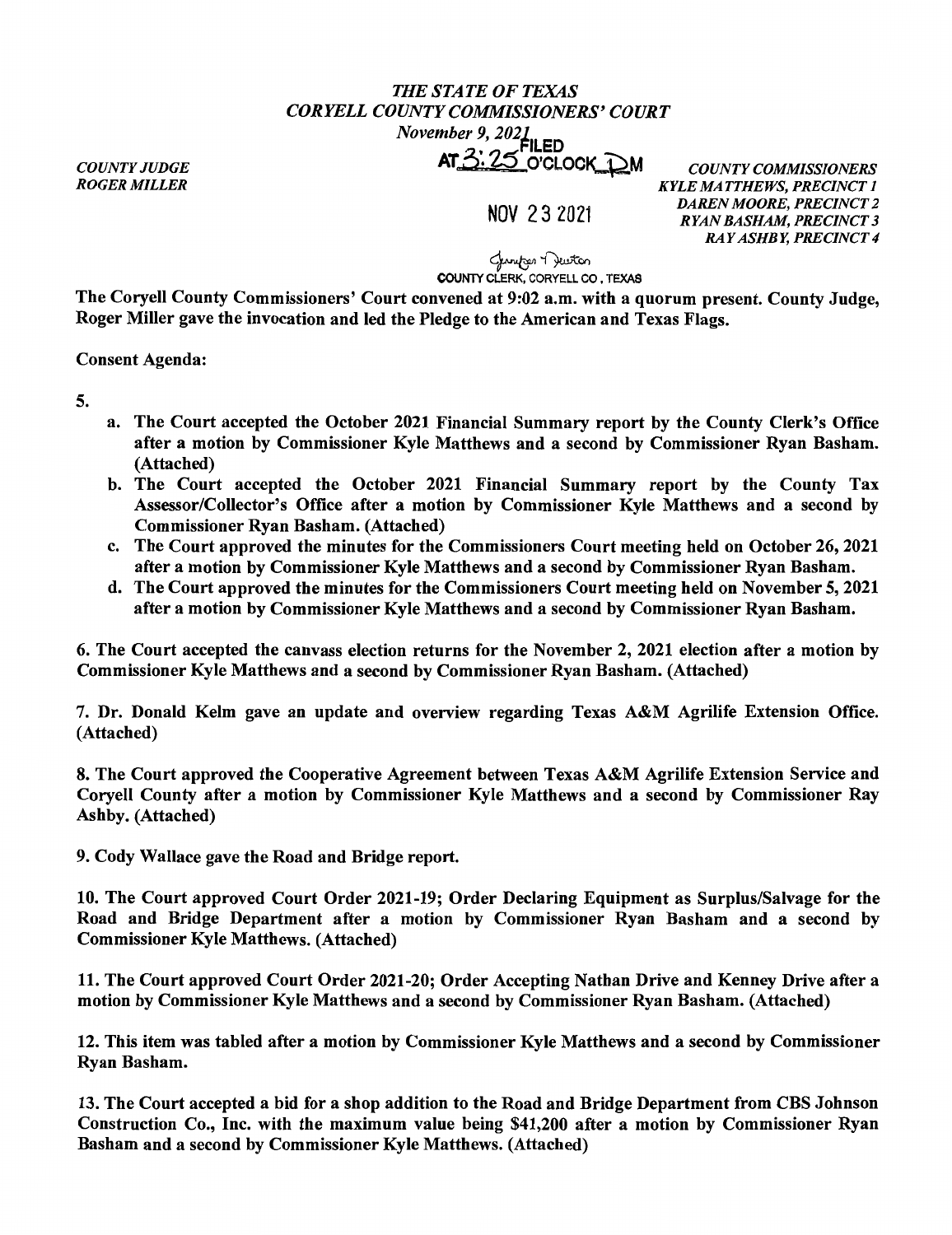14. Emergency Management Coordinator, Robert Harrell gave an update on Coronavirus (COVID-19).

15. The Court approved the First Amendment to Interlocal Cooperation Agreement Between Coryell County and Comal County for Jail Services after a motion by Commissioner Kyle Matthews and a second by Commissioner Ray Ashby. (Attached)

16. The Court approved the installation of equipment for fiberoptic cabling and internet service for the District Attorney, County Attorney, Annex, Main Street Annex, Courthouse (Floors 1-3), Sherifrs Office and the JP's office after a motion by Commissioner Kyle Matthews and a second by Commissioner Ray Ashby.

17. This item was tabled after a motion by Commissioner Ryan Basham and a second by Commissioner Kyle Matthews.

18. The Court approved giving notice of contract termination with LGS after a motion by Commissioner Kyle Matthews and a second by Commissioner Ryan Basham.

19. The Court will not move forward with an RFP for copier services after a motion by Commissioner Kyle Matthews and a second by Commissioner Ryan Basham.

20. The Court approved a copier contract with Ricoh after a motion by Commissioner Kyle Matthews and a second by Commissioner Ryan Basham. There were 3 votes For and 1 vote Against. (Signed Contract Not presented)

21. The Court approved the amended custodian job description after a motion by Commissioner Kyle Matthews and a second by Commissioner Ray Ashby. (Attached)

21a. This item was tabled after a motion by Commissioner Kyle Matthews and a second by Commissioner Ryan Basham.

22. The Court voted to pay bills in the amount of \$808,456.63 after a motion by Commissioner Ray Ashby and a second by Commissioner Kyle Matthews.

Closed Meeting/Executive Session:

23-24. The Court recessed at 10:45 a.m. and entered into Executive Session to deliberate business and financial issues relating to a contract being negotiated; conduct a closed meeting to consult with its attorney concerning a settlement offer.

Reconvene Open Meeting at 11:54 a.m.

25. The Court accepted a settlement offer from Purdue Pharma L.P. in the amount of \$32,557.00 after a motion by Commissioner Ryan Basham and a second by Commissioner Kyle Matthews.

26. The Court approved an amended contract with Southwest Architects, LLC and the invoice payment from Southwest Architects in the amount of \$46,149.60 after a motion by Commissioner Ray Ashby and a second by Commissioner Kyle Matthews.

27. The Court will show its intent to support the Development of a Regional Habitat Conservation Plan in Bell and Coryell after a motion by Commissioner Kyle Matthews and a second by Commissioner Ray Ashby.